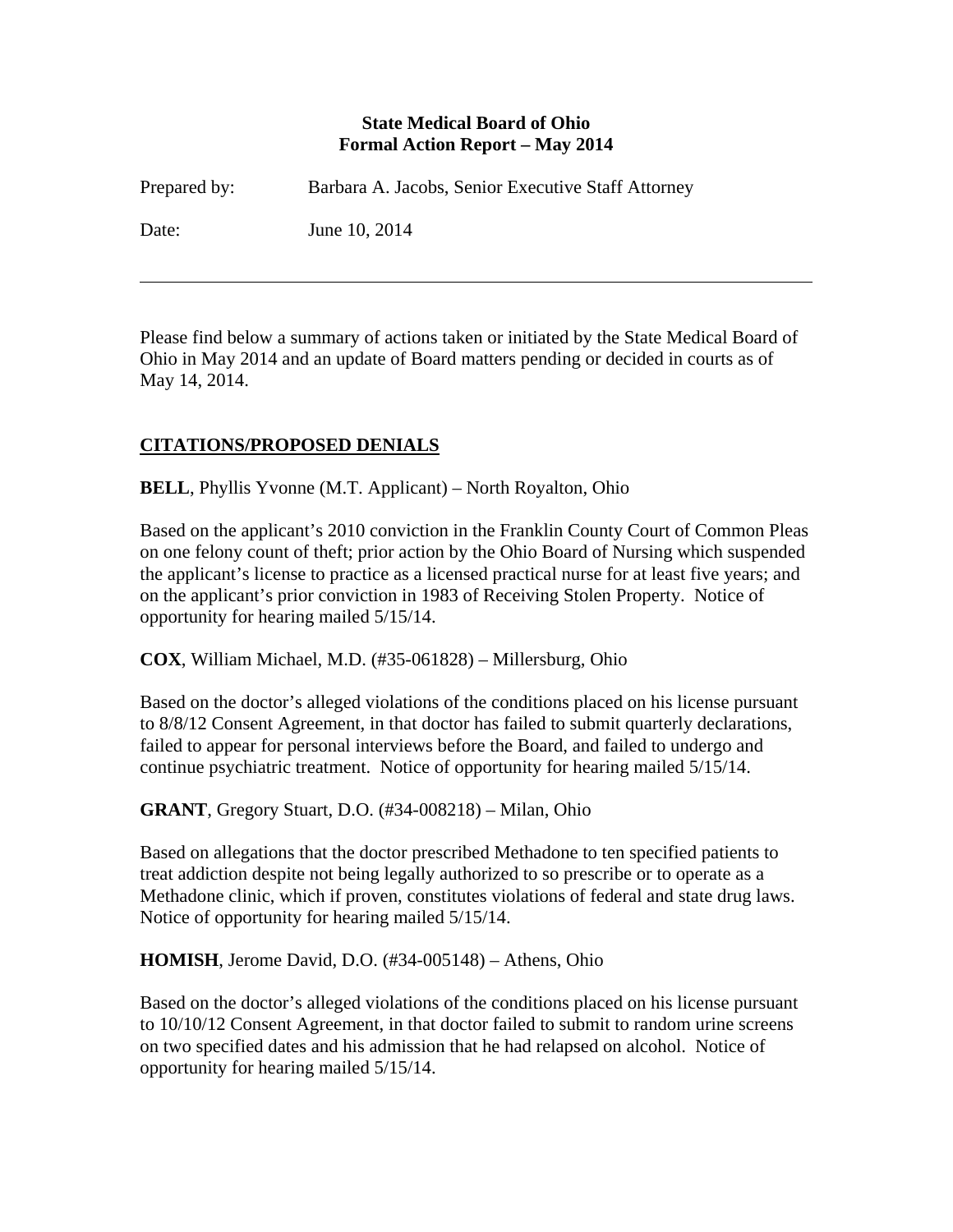### **HOWELL**, Harry F., II, M.T. (#33-009620) – Canal Fulton, Ohio

Based on massage therapist's alleged practice of massage therapy for approximately three and one half years after the expiration of his license on 10/1/10, which if proven, constitutes the commission of an act that constitutes a felony. Notice of Opportunity for Hearing mailed 5/15/14.

**HUCKER**, Glenda Gail (M.T. Applicant) – North College Hill, Ohio

Applicant notified of right to request a hearing on the question of whether her failure to submit to a psychiatric examination as ordered by the Board was due to circumstances beyond her control. Based on the legal presumption that applicant's failure to submit to a psychiatric examination as ordered by the Board constitutes an admission that she is unable to practice according to acceptable and prevailing standards of care by reason of mental illness. Notice of Opportunity for Hearing mailed 5/15/14.

**KATZ**, Jose, M.D. (#35-050993) – Closter, New Jersey

Based on the doctor's conviction in the United States District Court, District of New Jersey, on one count of Attempt and Conspiracy to Commit Health Care Fraud and one count of False or Fraudulent Claims, for which he was sentenced to 78 months of imprisonment and ordered to pay restitution in the amount of \$19,000,000.00, and on prior action against the doctor's licenses in the states of New Jersey, New York, and Texas. Notice of opportunity for hearing mailed 5/15/14.

**LANHAM**, John Stuart, D.P.M. (#36-003004) – Muskego, Wisconsin

Based on prior action by the Wisconsin Podiatry Affiliated Credentialing Board, which summarily suspended the doctor's podiatric license in July 2013 and subsequently suspended the doctor's podiatric license for a period of one year. Notice of opportunity for hearing mailed 5/15/14.

**LESKO**, Ronald Michael, D.O. (#34-002299) – San Diego, California

Based on prior action by the Osteopathic Medical Board of California, which placed the doctor's license on probation for five years based on allegations that the doctor had engaged in gross negligence, repeated acts of negligence, incompetence, repeated acts of clearly excessive prescribing, and prescribing without appropriate examination and medical indication, and his failure to maintain adequate and accurate medical records in his medical care of three patients. Notice of opportunity for hearing mailed 5/15/14.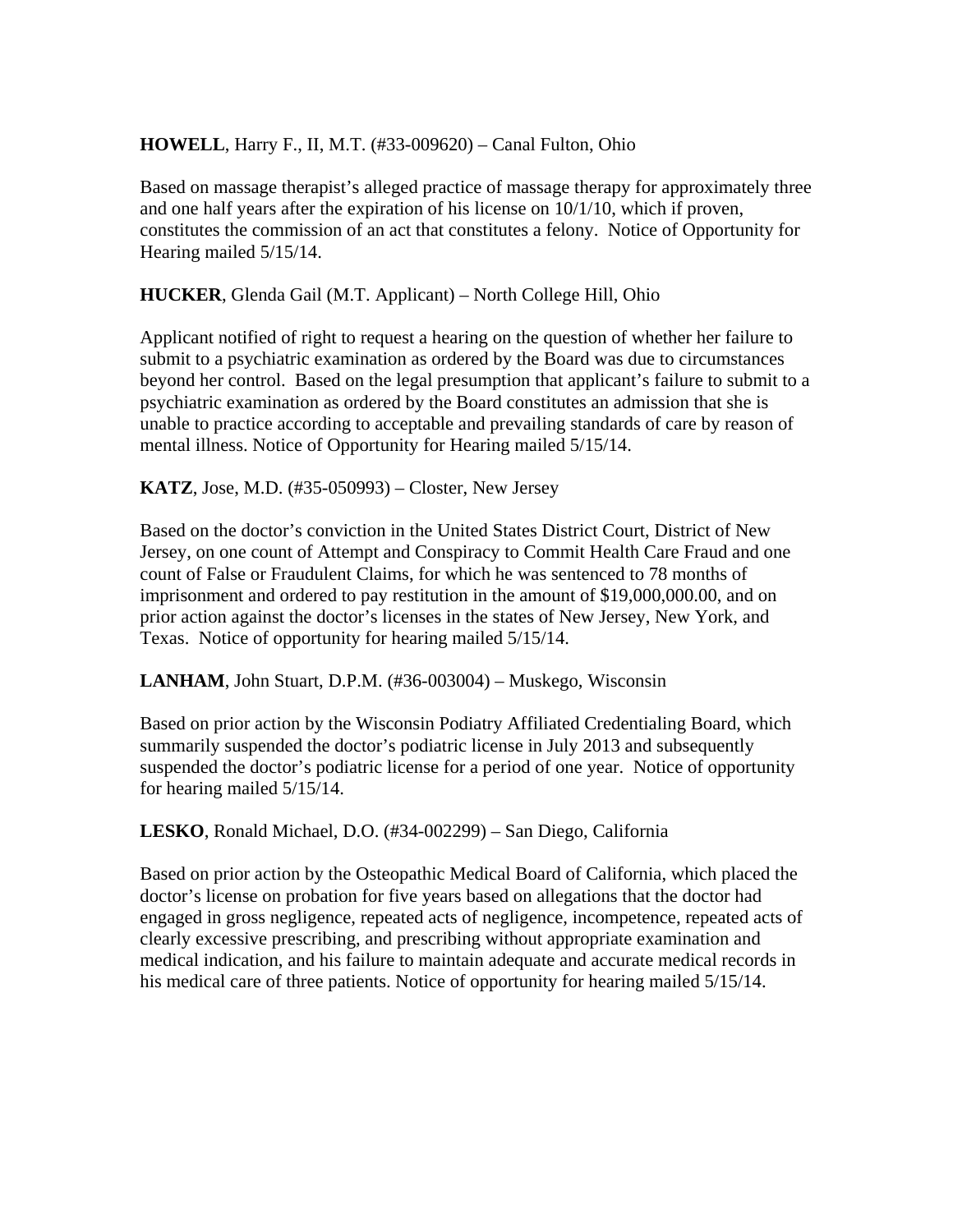#### **RIEL-GUZMAN**, Florencia A., M.D. (#35-037120) – Cincinnati, Ohio

Based on allegations that the doctor permitted an unlicensed individuals and others not authorized by law to perform light-based medical treatments on patients and on allegations that the doctor failed to initially perform or document performing a personal evaluation of the patients to determine whether the proposed application of a light based medical device was appropriate, which acts if proven constitute felonies and a departure from or failure to conform to minimal standards of care. Notice of opportunity for hearing mailed 5/15/14.

### **FINAL ORDERS**

**AL AWASHEZ**, Abdulrahim Saeed, M.D. (M.D. Applicant) – Cleveland Heights, Ohio

Application for license to practice medicine and surgery denied. Based on prior action by the College of Physicians & Surgeons of Nova Scotia, Canada, which reprimanded the doctor for having signed another physician's name to six prescriptions for Dilaudid, a schedule II controlled substance. Order effective 5/15/14.

**BREZNY**, Steven Francis, M.D. (#35-081093) – Columbus, Ohio

Prior 7/13/11 Order modified to remove condition for reinstatement and establish new probationary term. Based on doctor's failure to exhaust all means to secure medical records which had previously been subpoenaed by the Board; his failure to meet all conditions for reinstatement of license; and his failure to cooperate in an investigation conducted by the Board. Order effective 5/30/14.

**CARVER**, Joseph Claude, M.D. (M.D. Applicant) – Batavia, Ohio

Application for license to practice medicine and surgery denied. Based on the Board's findings that the doctor failed to provide proof of good moral character; prior action by the State Medical Board of Ohio against the doctor's license to practice medicine and surgery; his conviction in the United States District Court for the Northern District of Ohio on one felony count of Concealment of Assets in Bankruptcy and one felony count of False Oath in Bankruptcy; prior findings that the doctor had engaged in a sexual relationship with a patient; and prior findings that in his care and treatment of two specified patients, the doctor departed from, or failed to conform to, minimal standards of care. Order effective 5/15/14.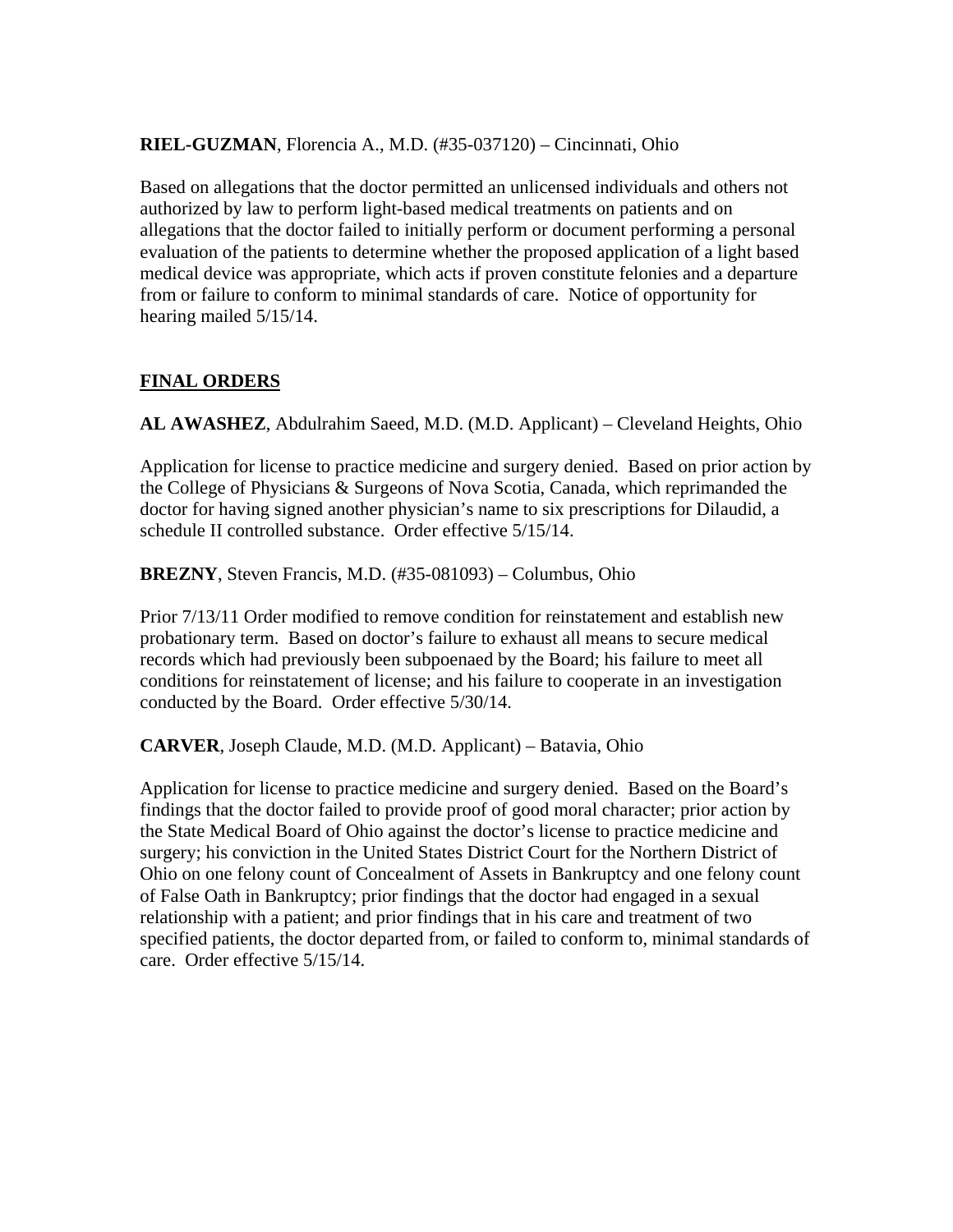**EDMANDS**, Christopher James, D.O. (D.O. Applicant) – Parkersburg, West Virginia

Application for a license to practice osteopathic medicine and surgery in Ohio permanently denied. Based on prior action by the West Virginia Board of Osteopathic Medicine which reprimanded the doctor and placed his license on probation upon finding that the doctor had pre-signed prescriptions, verbal orders, and blank face-to-face visit forms for staff members to complete. Order effective 5/15/14. (Journal Entry – No hearing requested.)

**IMMEL**, Allyn Scott (M.T. Applicant) – Chillicothe, Ohio

Application for license to practice massage therapy permanently denied. Based on applicant's failure to cooperate in an investigation conducted by the Board in that he failed to respond to written interrogatories. Order effective 5/15/14. (Review and Journal Entry – No hearing requested.)

**JOYNER**, Joseph Todd, M.D. (#35-081921) – Cleveland, Ohio

Medical license permanently revoked. Based on the doctor's conviction in the Court of Common Pleas, Cuyahoga County, Ohio, on one felony count of Abduction and one felony count of Attempted Felonious Assault, which conduct involved a female under the age of 13 years. Order mailed 5/15/14.

**KILARU**, Ramanadham, M.D. (#35-037438) – Dallas, Texas

No further action taken. Based on Board's findings that the doctor had completed all requirements established by the Texas Medical Board which had lifted previously imposed restrictions on the doctor from engaging in the practice of interpretation of mammography or cross sectional imaging, and limited his interpretation of plain film radiography based on that Board's findings that the doctor misinterpreted mammograms for several patients, misinterpreted cross-sectional imaging for multiple patients, and that the doctor's employer restricted his privileges to only interpret plain film radiography. Order effective 5/15/14.

**NOONAN**, David Edward, Jr. (M.T. Applicant) – Lorain, Ohio

Application for license to practice massage therapy granted and suspended indefinitely, with interim monitoring conditions and conditions for reinstatement established. Upon reinstatement of license, massage therapist to be placed on probation. Based on the applicant's conviction in the Cuyahoga County Court of Common Pleas on one felony count of Theft; his conviction in the Lorain County Court of Common Pleas on four felony counts of Theft from Elderly Person; and his conviction in the Richland County Court of Common Pleas on one felony count of Theft by Deception. Order effective 5/30/14.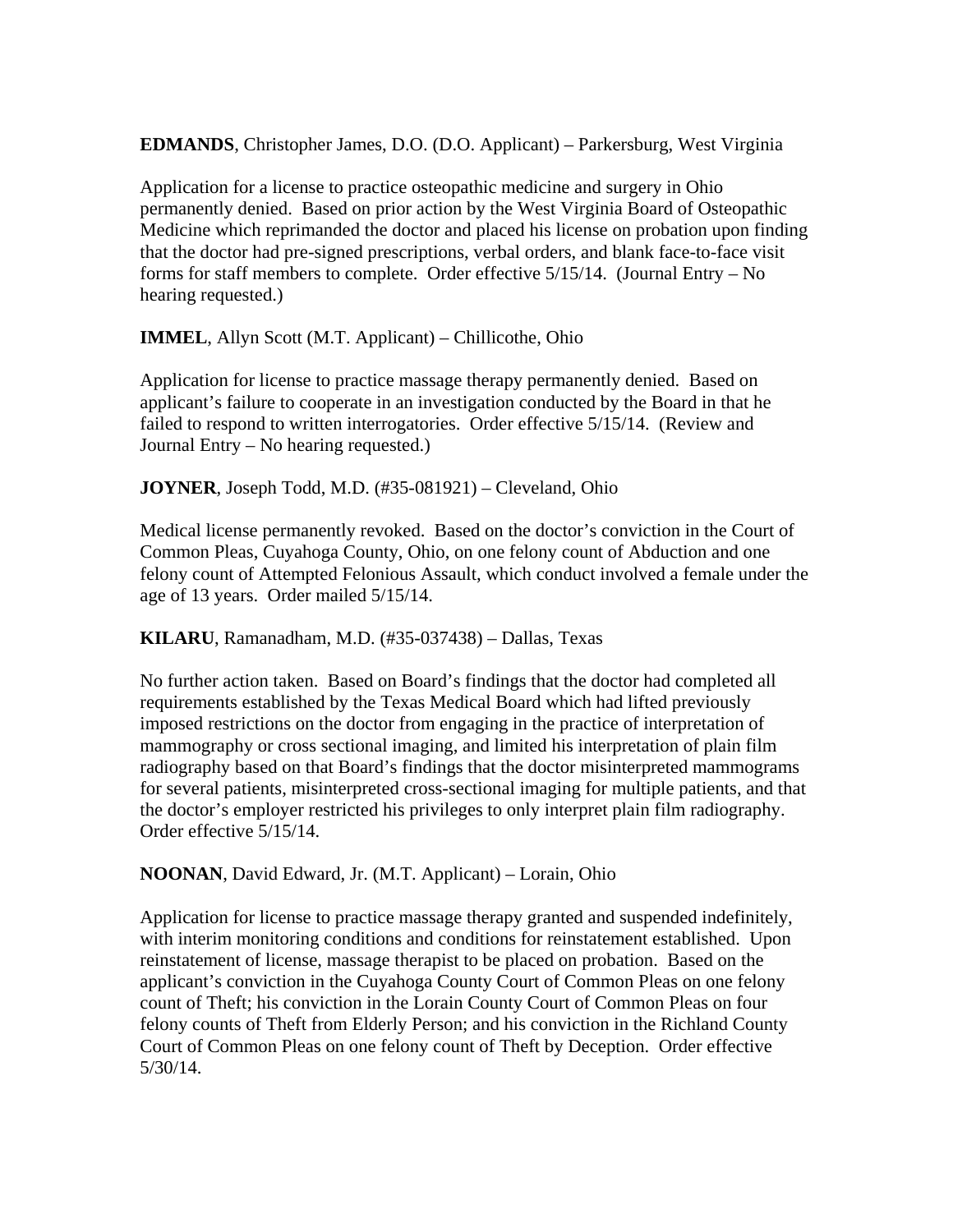#### **VARGO**, Bradley Joseph, D.O. (#34-004864) – Kirtland, Ohio

Medical license suspended for at least 180 days with interim monitoring conditions and conditions for reinstatement established. Upon reinstatement of license, doctor to be placed on probation for at least five years. Based on findings that the doctor is impaired in his ability to practice according to acceptable and prevailing standards of care because of habitual or excessive use or abuse of drugs, alcohol, or other substances that impair ability to practice and on his false, fraudulent, deceptive or misleading statement on an application for renewal of his license to practice medicine and surgery in Ohio. Order effective 5/30/14.

## **CONSENT AGREEMENTS**

**LEWIS**, Lillian Frances, M.D. (#57-022975) – Cincinnati, Ohio

Training certificate suspended for at least 180 days, with interim monitoring conditions and conditions for reinstatement established, including requirement that doctor enter into subsequent consent agreement incorporating probationary terms, conditions and limitations to monitor practice. Based on doctor's admission that she has been treated for Major Depressive Disorder with suicidal ideations, anxiety, and polysubstance abuse and that following treatment she relapsed in April 2014 on alcohol, marijuana, Percocet, and cocaine. Agreement effective 5/14/14.

### **MALUDY**, Jeffrey Constantine, M.D. (#35-048825) – Sylvania, Ohio

Medical license subject to probationary terms, conditions and limitations until such time that the doctor's neurological condition no longer warrants monitoring by the Board or for at least five years. Based on doctor's admission that he has been diagnosed with Parkinson's Disease and that he currently is capable of practicing medicine and surgery contingent upon appropriate treatment. Agreement effective 5/14/14.

**PALMA**, Michael J., M.D. (Training Certificate Applicant) – Parma, Ohio

Training certificate granted subject to probationary terms, conditions, and limitations based on doctor having been deemed capable of practicing according to acceptable and prevailing standards of care so long as treatment and monitoring requirements are in place. Agreement effective 5/14/14; Agreement to remain in effect for at least five years prior to any request for termination.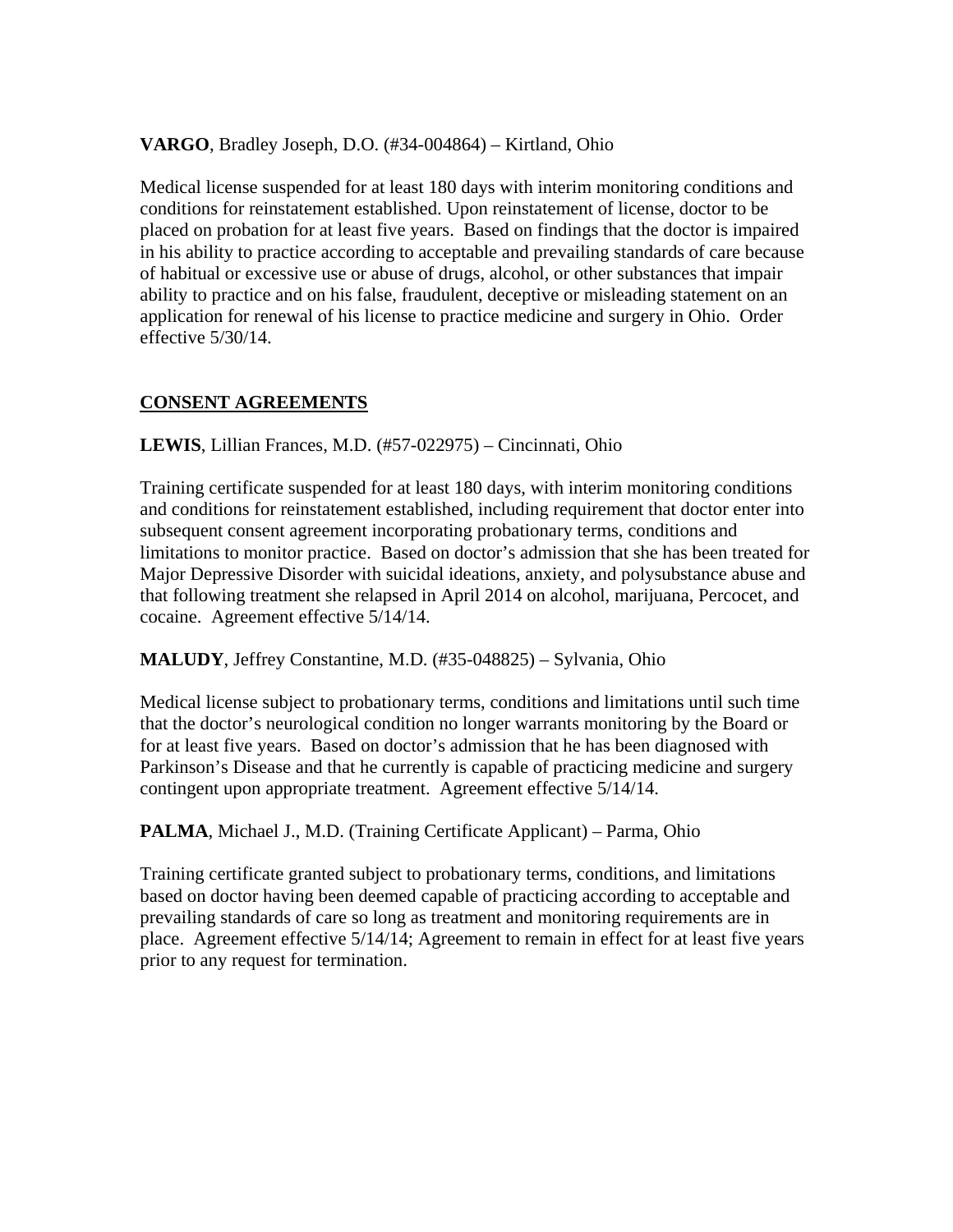**SWANSON**, Shannon Lee, D.O. (#34-008887) – East Springfield, Pennsylvania

Medical license suspended for an indefinite period of time; interim monitoring conditions and conditions for reinstatement established. Based on doctor's refusal to provide certain factual information to the State Medical Board of Ohio regarding a criminal matter pending against her in the Court of Common Pleas of Ashtabula County, Ohio. Agreement effective 5/14/14.

## **LICENSE REINSTATED**

**DUNLAP**, Gary Allan, D.O. (#34-002045) – Dayton, Ohio

Doctor's request for reinstatement of license granted by vote of the Board on 5/14/14 subject to probationary terms and conditions established by 5/8/13 Board Order. Effective 5/14/14.

## **VOLUNTARY SURRENDERS/RETIREMENTS**

**BATH**, Edwin Frame, M.D. (#35-031624) – Wilmington, Ohio

Permanent revocation of medical license authorized by doctor in lieu of formal disciplinary proceedings pursuant to Section 4731.22(B)(26), Ohio Revised Code. Effective 5/14/14.

**HOY**, Emmart Yost, Jr., D.O. (#34-003267) – New Albany, Ohio

Permanent surrender of osteopathic medical license authorized by doctor in lieu of continuing compliance with the terms 9/12/13 Board Order. NON-DISCIPLINARY. Effective 5/14/14.

**MALIK**, Waheed Ahmad, M.D. (#35-099750) – Germantown, Maryland

Permanent revocation of medical license authorized by doctor in lieu of formal disciplinary proceedings pursuant to Section 4731.22(B)(6), Ohio Revised Code. Effective 5/1/14.

**MUSTAIN**, Mary Virginia, M.D. (M.D. Applicant) – Lexington, Kentucky

Permanent withdrawal of application for license to practice medicine and surgery accepted by the Board in lieu of further investigation pursuant to Sections 4731.22(B)(19) and 4731.22(B)(26), Ohio Revised Code. Effective 5/14/14.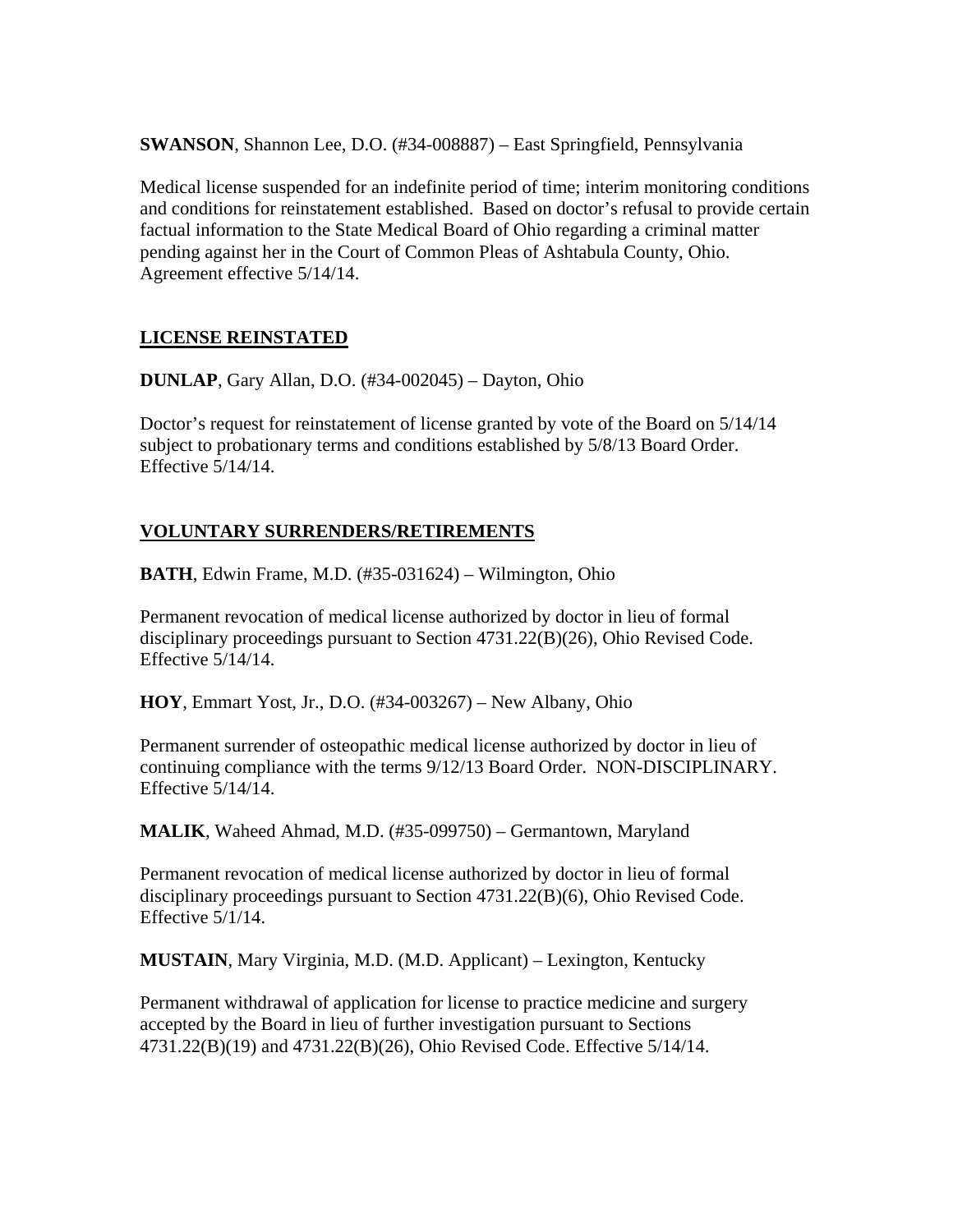**SIRKIN**, Joseph, M.D. (#35-026027) – Cincinnati, Ohio

Permanent revocation of medical license authorized by doctor in lieu of formal disciplinary proceedings pursuant to Section 4731.22(B)(20), Ohio Revised Code, to wit: Rule 4731-10-02, Ohio Administrative Code, related to the doctor's non-completion of the requisite continuing medical education hours required for ongoing licensure in Ohio. Effective 5/14/14.

**PIDOR**, Haidee Isidro, M.D. (M.D. Applicant) – Akron, Ohio

Withdrawal of application for license to practice medicine and surgery accepted by the Board based on the applicant's admission that she is not eligible for licensure in the state of Ohio. Effective 5/14/14. NON-DISCIPLINARY.

## **PROBATIONARY REQUESTS AND MODIFICATIONS**

**ADAS**, Mohammad A., M.D. (#35-055276) – Perrysburg, Ohio

Doctor's request for approval of new monitoring physician granted by vote of the Board on 5/14/14.

**BAUS**, Joseph Edward, M.D. (#35-097298) – New Philadelphia, Ohio

Doctor's request to reduce required personal appearances to every six months, reduce required drug and alcohol rehabilitation meetings to two per week with a minimum of ten per month, and approve monitoring physician granted by vote of the Board on 5/14/14.

**BUTURLA**, Sean Alexander Fryzell, M.D. (#35-122368) – Milton, Vermont

Doctor's request to continue under the terms of a 2/13/13 Consent Agreement while residing in New Hampshire and to approve New Hampshire Professionals Health Program to conduct monitoring granted by vote of the Board on 5/14/14.

**DUNLAP**, Gary Allan, D.O. (#34-002045) – Dayton, Ohio

Doctor's request for approval of monitoring physician granted by vote of the Board on 5/14/14. Frequency and number of charts to be reviewed by monitoring physician established.

**HENRY**, John Sherman, M.D. (#35-077820) – Marietta, Ohio

Doctor's request for approval of monitoring physician and treating psychiatrist granted by vote of the Board on 5/14/14.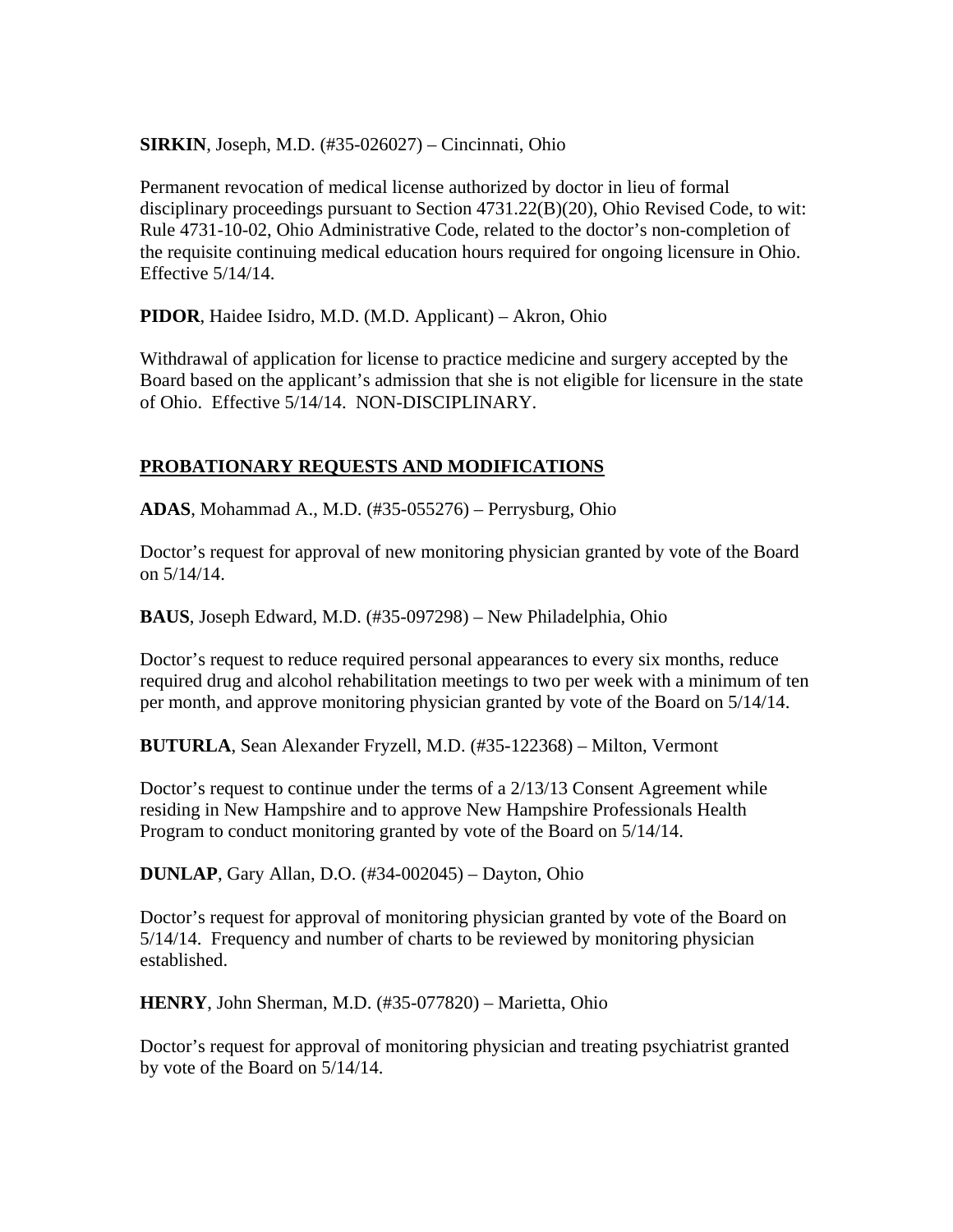**HOBOWSKY**, Martin R., D.O. (#34-006544) – South Charleston, Ohio

Doctor's request to reduce required personal appearances to every six months granted by vote of the Board on 5/14/14.

**KERNS**, John Raymond, D.O. (#34-004653) – Newark, Ohio

Doctor's request for approval of new Breathalyzer administration plan granted by vote of the Board on 5/14/14.

**NELSON**, Tina Marie Drouhard, M.D. (#35-077017) – Wooster, Ohio

Doctor's request for approval of monitoring physician granted by vote of the Board on 5/14/14. Frequency and number of charts to be reviewed by monitoring physician established.

**PAUL**, Sheila Salome, D.O. (#34-006622) – Bentleyville, Ohio

Doctor's request to reduce required personal appearances to every six months, discontinue chart review requirement, and discontinue controlled substances log requirement granted by vote of the Board on 5/14/14.

**PERELMAN**, Gerald Keith, D.P.M. (#36-002858) – Lebanon, Ohio

Doctor's request to reduce required personal appearances to every six months granted by vote of the Board on 5/14/14.

**RYAN**, Carol G., M.D. (#35-038029) – Kettering, Ohio

Doctor's request for approval of controlled substance prescribing course and medical records keeping course granted by vote of the Board on 5/14/14.

**SAVAGE**, Donald Ray, Jr., M.D. (#35-048034) – Port St. Lucie, Florida

Doctor's request for approval of professional boundaries course granted by vote of the Board on 5/14/14.

**SHAFFER**, David James, M.D. (#35-068595) – Wellsburg, West Virginia

Doctor's request for approval of modified practice plan granted by vote of the Board on 5/14/14.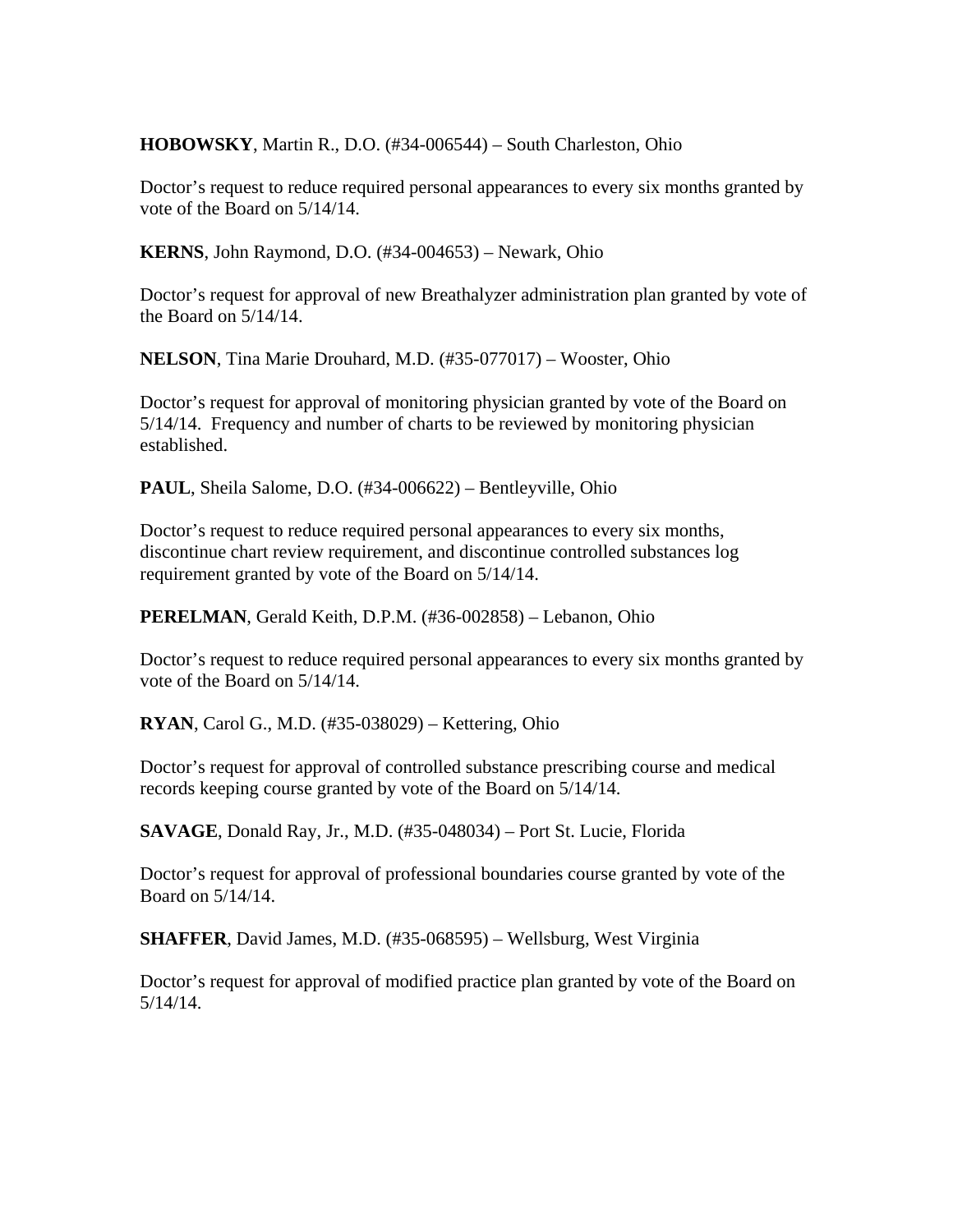**VERRILLA**, Ronald Gerard, D.P.M. (#36-002664) – Columbus, Ohio

Doctor's request for approval of podiatric preceptorship plan granted by vote of the Board on 5/14/14.

## **PROBATION TERMINATED**

**GOTHAM**, David R., Jr., D.O. (#34-007559) – Granite Bay, California

Doctor's request for release from terms of 2/10/07 Consent Agreement granted by vote of the Board on 5/14/14. Effective immediately.

**GRAHAM**, Christine Margareta., M.T. (#33-017795) – Westerville, Ohio

Massage therapist's request for release from terms of 5/13/09 Consent Agreement granted by vote of the Board on 5/14/14. Effective immediately.

**HAIMES**, Jonathan L., M.D. (#35-066575) – Columbus, Ohio

Doctor's request for release from terms of 5/13/09 Consent Agreement granted by vote of the Board on 5/14/14. Effective immediately.

**LARKY**, Howard Chad, D.O. (#34-008280) – Columbus, Ohio

Doctor's request for release from terms of 11/9/11 Board Order granted by vote of the Board on 5/14/14. Effective immediately.

### **COURT ACTIONS**

**JOHNSON**, Craig Whitaker, M.D. (#35-048496) – Middletown, Ohio

Notice of appeal of Board's 4/9/14 order suspending the doctor's license for at least two years filed by the doctor with the Franklin County Court of Common Pleas on 5/5/14.

**ROY**, Somnath Dandapat, M.D. (#35-075700) – Avon, Ohio

By Decision and Entry filed on 5/7/14, Franklin County Court of Common Pleas affirmed Board's 1/8/14 permanent revocation order.